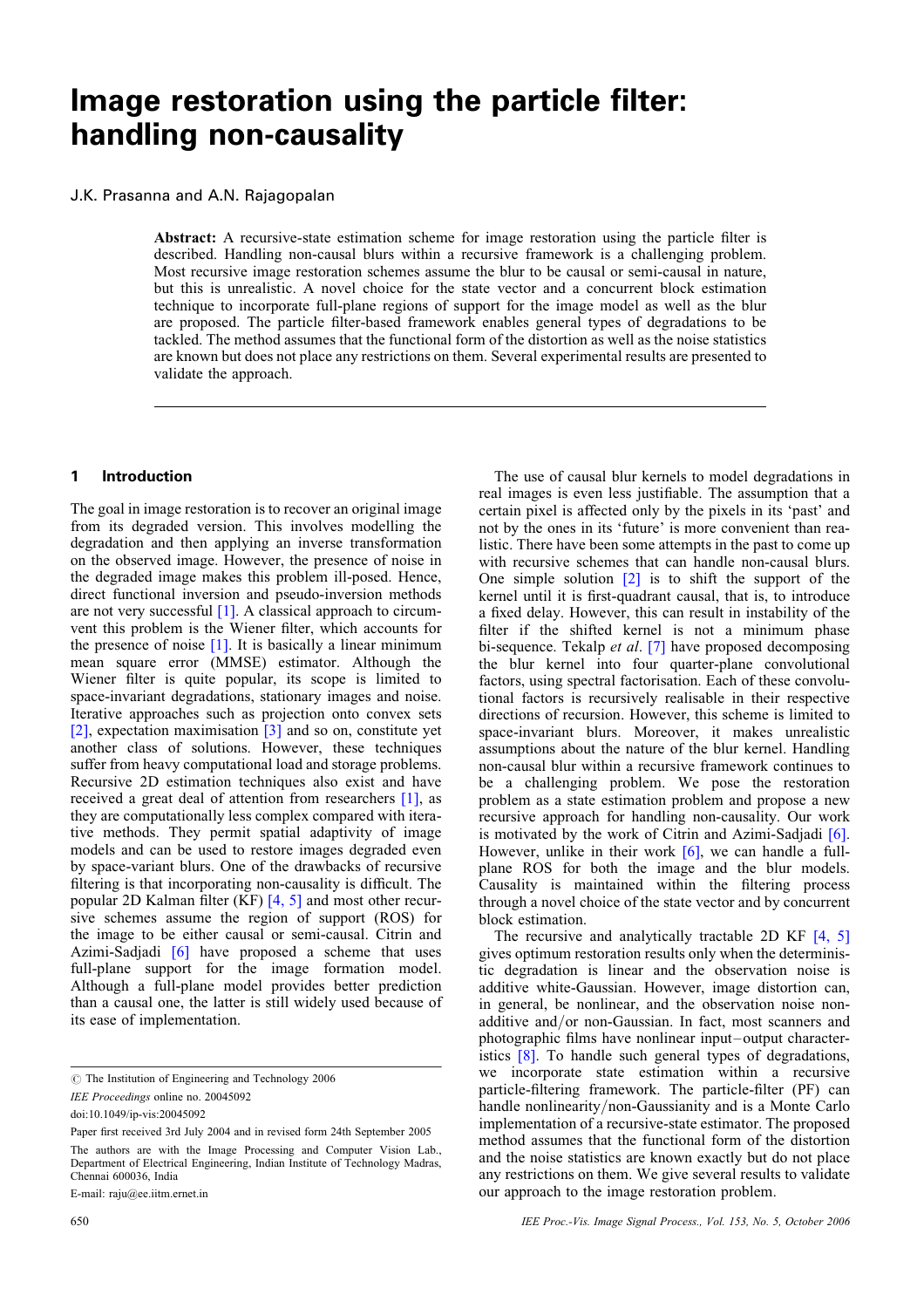#### 2 Handling non-causality

A recursive framework requires a proper state vector to be conceptualised. It should take into account the ROS for the image formation model as well as the degradation model that is the size and shape of the blur kernel. It should not constrain the order of support of either of the two models to be space-invariant. The maximum among all orders of support should be taken into account while constructing the state vector. At any instant of time, all the pixels that are required to estimate the current pixel must be included in the state vector.

Consider an  $M \times N$  image that is scanned from left to right and top to bottom in block rows of width  $N_1$  and block columns of width  $N_2$  (Fig. 1). Each block consists of  $N = N_1N_2$  pixels. The state at any instant consists of the 13 blocks shown in Fig. 1. The size of each block (i.e.,  $N_1$  and  $N_2$ ) is decided by the maximum among the sizes of the orders of support of both the models. The process of scanning is illustrated in Fig. 2. The state moves to the right by one block at every time step. The processing strip at any instant consists of three block rows. The goal is to estimate the pixels in block 6.

We assume concurrent linear auto-regressive (AR) models for the image. Specifically, we assume the state space model equation to be

$$
X(k) = AX(k-1) + U(k)
$$
 (1)

that is

$$
\begin{pmatrix} X_1(k) \\ X_2(k) \\ \vdots \\ X_{13}(k) \end{pmatrix} = A \begin{pmatrix} X_1(k-1) \\ X_2(k-1) \\ \vdots \\ X_{13}(k-1) \end{pmatrix} + \begin{pmatrix} U_1(k) \\ U_2(k) \\ \vdots \\ U_{13}(k) \end{pmatrix}
$$

where  $X(k)$  is the current state vector consisting of 13 blocks,  $X(k - 1)$  is the state vector in the previous time step and  $U(k)$  is the noise vector driving the process. The elements of matrix A depend on the AR coefficients and the ROS used to estimate each block. When the state propagates along the strip by one step, the blocks 2, 3, 4, 6, 7, 8, 9, 11, 12 and 13 are predicted using ten concurrent estimators. The supports for these blocks are given in Table 1.

The propagation of the state along the image boundary will be discussed subsequently. It should be noted that block 6 is predicted using a full-plane ROS. All other blocks are estimated only to provide support for estimating block 6. Blocks 1, 5 and 10 are propagated according to the equations  $X_1(k) = X_2(k - 1), X_5(k) = X_6(k - 1)$  and  $X_{10}(k) = X_{11}(k - 1)$ . That is, these are obtained directly as estimates from the previous step. This is done because we will not be able to increase their respective regions of support even if we use estimators for these blocks. For example, if we decide to use an AR predictor for block 1



Fig. 1 State that consists of 13 blocks at any time instant

IEE Proc.-Vis. Image Signal Process., Vol. 153, No. 5, October 2006 651



**Fig. 2** State movement to the right by one block at every time step

as well, we would have to use the five blocks 1, 3, 5, 6 and 7 as the supporting blocks. But as block 2 was also estimated with a similar ROS, not much is gained by using AR predictors for block 1. Matrix A therefore becomes

| $\boldsymbol{0}$    | $\cal I$         | $\overline{0}$   | $\boldsymbol{0}$    | $\boldsymbol{0}$ | $\boldsymbol{0}$     | $\boldsymbol{0}$    | $\boldsymbol{0}$    |
|---------------------|------------------|------------------|---------------------|------------------|----------------------|---------------------|---------------------|
| $\boldsymbol{0}$    | $A_{2,2}$        | $\boldsymbol{0}$ | $\mathcal{A}_{2,4}$ | $\boldsymbol{0}$ | $\mathcal{A}_{2,6}$  | $A_{2,7}$           | $\mathcal{A}_{2,8}$ |
| $\boldsymbol{0}$    | $\boldsymbol{0}$ | $A_{3,3}$        | $\boldsymbol{0}$    | $\boldsymbol{0}$ | $\boldsymbol{0}$     | $\mathcal{A}_{3,7}$ | $\mathcal{A}_{3,8}$ |
| $\boldsymbol{0}$    | $\boldsymbol{0}$ | $\boldsymbol{0}$ | $\mathcal{A}_{4,4}$ | $\boldsymbol{0}$ | $\boldsymbol{0}$     | $\boldsymbol{0}$    | $\mathcal{A}_{4,8}$ |
| $\boldsymbol{0}$    | $\boldsymbol{0}$ | $\overline{0}$   | $\boldsymbol{0}$    | $\boldsymbol{0}$ | I                    | $\boldsymbol{0}$    | $\boldsymbol{0}$    |
| $\overline{0}$      | $A_{6,2}$        | $A_{6,3}$        | $\mathcal{A}_{6,4}$ | $\boldsymbol{0}$ | $A_{6,6}$            | $\boldsymbol{0}$    | $\mathcal{A}_{6,8}$ |
| $\boldsymbol{0}$    | $\boldsymbol{0}$ | $A_{7,3}$        | $\mathcal{A}_{7,4}$ | $\boldsymbol{0}$ | $\boldsymbol{0}$     | $A_{7,7}$           | $\boldsymbol{0}$    |
| $\boldsymbol{0}$    | $\boldsymbol{0}$ | $\boldsymbol{0}$ | $\mathcal{A}_{8,4}$ | $\boldsymbol{0}$ | $\boldsymbol{0}$     | $\boldsymbol{0}$    | $\mathcal{A}_{8,8}$ |
| $\boldsymbol{0}$    | $\boldsymbol{0}$ | $\boldsymbol{0}$ | $\boldsymbol{0}$    | $\boldsymbol{0}$ | $\boldsymbol{0}$     | $\boldsymbol{0}$    | $\boldsymbol{0}$    |
| $\boldsymbol{0}$    | $\boldsymbol{0}$ | $\boldsymbol{0}$ | $\boldsymbol{0}$    | $\boldsymbol{0}$ | $\boldsymbol{0}$     | $\boldsymbol{0}$    | $\boldsymbol{0}$    |
| $\boldsymbol{0}$    | $\boldsymbol{0}$ | $\boldsymbol{0}$ | $\boldsymbol{0}$    | $\boldsymbol{0}$ | $\mathcal{A}_{11,6}$ | $A_{11,7}$          | $A_{11,8}$          |
| $\overline{0}$      | $\boldsymbol{0}$ | $\boldsymbol{0}$ | $\boldsymbol{0}$    | $\boldsymbol{0}$ | $\boldsymbol{0}$     | $A_{12,7}$          | $A_{12,8}$          |
| $\boldsymbol{0}$    | $\boldsymbol{0}$ | $\boldsymbol{0}$ | $\boldsymbol{0}$    | $\boldsymbol{0}$ | $\boldsymbol{0}$     | $\boldsymbol{0}$    | $A_{13,8}$          |
| $\boldsymbol{0}$    | $\overline{0}$   | $\boldsymbol{0}$ | $\boldsymbol{0}$    |                  | $\boldsymbol{0}$     |                     |                     |
| $\boldsymbol{0}$    | $\boldsymbol{0}$ | $\boldsymbol{0}$ | $\boldsymbol{0}$    |                  | $\boldsymbol{0}$     |                     |                     |
| $A_{3,9}$           | $\boldsymbol{0}$ | $\boldsymbol{0}$ | $\boldsymbol{0}$    |                  | $\boldsymbol{0}$     |                     |                     |
| $A_{4,9}$           | $\boldsymbol{0}$ | $\boldsymbol{0}$ | $\boldsymbol{0}$    |                  | $\boldsymbol{0}$     |                     |                     |
| $\boldsymbol{0}$    | $\boldsymbol{0}$ | $\boldsymbol{0}$ | $\boldsymbol{0}$    |                  | $\boldsymbol{0}$     |                     |                     |
| $\mathcal{A}_{6,9}$ | $\boldsymbol{0}$ | $A_{6,11}$       | $A_{6,12}$          |                  | $A_{6,13}$           |                     |                     |
| $A_{7,9}$           | $\boldsymbol{0}$ | $\boldsymbol{0}$ | $A_{7,12}$          |                  | $A_{7,13}$           |                     |                     |
| $\boldsymbol{0}$    | $\boldsymbol{0}$ | $\boldsymbol{0}$ | $\boldsymbol{0}$    |                  | $A_{8,13}$           |                     |                     |
| $A_{9,9}$           | $\boldsymbol{0}$ | $\boldsymbol{0}$ | $\boldsymbol{0}$    |                  | $\boldsymbol{0}$     |                     |                     |
| $\boldsymbol{0}$    | $\boldsymbol{0}$ | $\cal I$         | $\boldsymbol{0}$    |                  | $\boldsymbol{0}$     |                     |                     |
| $\boldsymbol{0}$    | $\boldsymbol{0}$ | $A_{11,11}$      | $\boldsymbol{0}$    |                  | $A_{11,13}$          |                     |                     |
| $A_{12,9}$          | $\boldsymbol{0}$ | $\boldsymbol{0}$ | $A_{12,12}$         |                  | $\boldsymbol{0}$     |                     |                     |
| $A_{13,9}$          | $\boldsymbol{0}$ | $\boldsymbol{0}$ | $\boldsymbol{0}$    |                  | $A_{13,13}$          |                     |                     |

Table 1: ROS for the ten blocks

| Block           | Support                                      |  |
|-----------------|----------------------------------------------|--|
| $X_{\alpha}(k)$ | $X_{\alpha}(k-1)$                            |  |
| $X_4(k)$        | $X_i(k-1), i=4,8,9$                          |  |
| $X_8(k)$        | $X_i(k-1)$ , $i=4$ , 8, 13                   |  |
| $X_{12}(k)$     | $X_i(k-1)$ , $i=8, 9, 13$                    |  |
| $X_3(k)$        | $X_i(k-1)$ , $i=3, 7, 8, 9$                  |  |
| $X_{7}(k)$      | $X_i(k-1), i = 3, 4, 7, 9, 12, 13$           |  |
| $X_{12}(k)$     | $X_i(k-1), i=7, 8, 9, 12$                    |  |
| $X_2(k)$        | $X_i(k-1), i = 2, 4, 6, 7, 8$                |  |
| $X_{\alpha}(k)$ | $X_i(k-1)$ , $i = 2, 3, 4, 6, 8, 11, 12, 13$ |  |
| $X_{11}(k)$     | $X_i(k-1)$ , $i = 6, 7, 8, 11, 13$           |  |

 $(2)$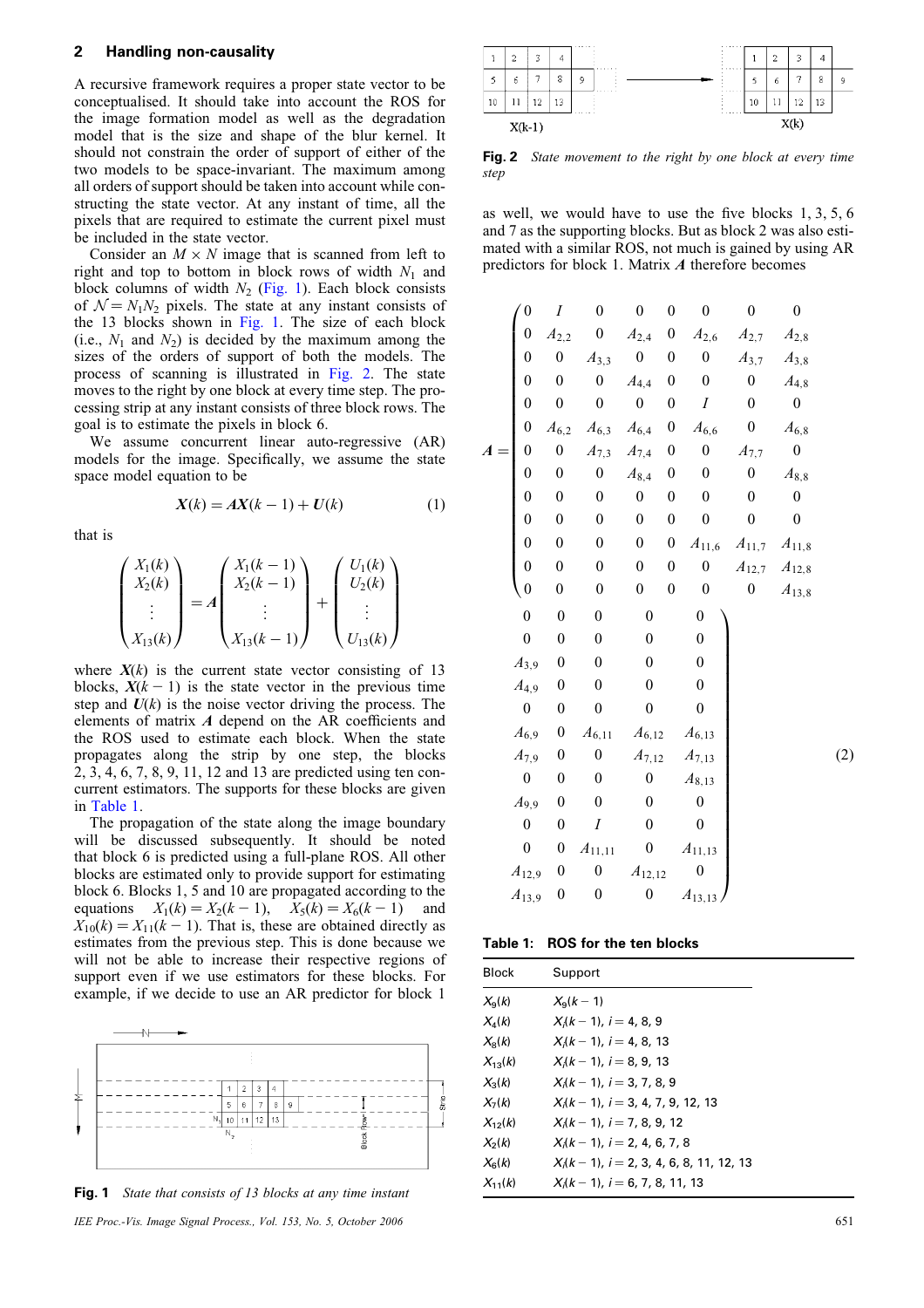Each sub-matrix of A is of size  $\mathcal{N} \times \mathcal{N}$  where N is the number of pixels in a block. The model parameters, that is, the  $A_i$  's and the prediction variances can be calculated using the Yule–Walker equations  $[9]$ .

## 3 Propagation of the state density

For the linear-Gaussian model, an optimal estimate of the state can be obtained using the KF, which propagates and updates the mean and the covariance. However, when there is nonlinearity and/or non-Gaussianity involved either in the state model or in the observation model, the state density can become skewed or even multi-modal. In such cases, the probability density function (pdf) of the state will not be Gaussian and the KF is no longer optimal.

Our aim here is to construct the pdf of the state vector at each time step so that an optimal estimate of the state can be obtained from it. The state vector at time index  $k$ ,  $X(k) \in \mathbb{R}^{13}$ , is assumed to evolve according to the system model in (1). Note that the state dynamics forms a Markov chain in time. That is, if  $\xi(k) = \{X(1), X(2), \ldots, X(n)\}$  $X(k)$  is the set of all state vectors till time step k, then

$$
p(X(k+1)|\xi(k)) = p(X(k+1)|X(k))
$$
 (3)

At every time step, a noisy observation  $Y(k)$  becomes available from the degraded image. This observation is related to the state vector  $X(k)$  via the measurement model

$$
Y(k) = h_k(X(k), V(k))
$$
\n(4)

Here,  $V(k)$  is the observation noise, which is independent of  $X(r)$  for  $r \leq k$  and  $U(r)$  for all r, whereas  $h_k$  is the degradation function.

We assume that the pdfs of the noise processes  $U(k)$  and  $V(k)$  are known, in addition to matrix A and the functional form of  $h_i$  for  $i = 1, 2, ..., k$ . Let  $\Gamma(k) = \{Y(1), Y(2), ...,$  $Y(k)$  be the set of all available observations at time step  $k$ . We also assume that the pdf of the initial state, that is,  $p(X(1)) = p(X(1)|\Gamma(0))$ , is known.

The required pdf  $p(X(k)|\Gamma(k))$  can be obtained recursively in two stages: prediction and update. Suppose that the pdf  $p(X(k-1)|\Gamma(k-1))$  is available. Using the system model (1), we obtain the prior  $p(X(k)|\Gamma(k-1))$  as

$$
p(X(k)|\Gamma(k-1)) = \int p(X(k)|X(k-1))
$$
  
 
$$
\times p(X(k-1)|\Gamma(k-1)) dX(k-1)
$$
 (5)

Here,  $p(X(k)|X(k - 1))$  is defined by the system model and the known pdf of the system model noise  $U(k - 1)$ . When the observation  $Y(k)$  becomes available, we can use it to update the prior density, using Bayes theorem to obtain the required posterior density

$$
p(X(k)|\Gamma(k)) = \frac{p(Y(k)|X(k))p(X(k)|\Gamma(k-1))}{\int p(Y(k)|X(k))p(X(k)|\Gamma(k-1))\,dX(k)}
$$
\n(6)

After the update, the density tends to peak in the vicinity of the observation. Note that the conditional pdf  $p(Y(k)|X(k))$ is defined by the measurement model and the statistics of the observation noise  $V(k)$ .

### 4 PF for restoration

Only for the simple linear-Gaussian estimation problem, does the density in (6) remain Gaussian at every time step. Our goal here is to solve the general image restoration problem. PFs have been successfully used to handle elements of nonlinearity/non-Gaussianity in 1D problems [10]. Studies have shown that filters that use analytical approximations such as the extended KF (EKF) [11] and the Gaussian sum filter [12] can severely distort the underlying structure of the state, which can in turn result in filter divergence [10]. The key idea in PF theory is to represent the required posterior state density as a set of random samples with associated weights. Estimates of moments can then be obtained directly from the samples. As the number of samples becomes very large, the PF estimate approaches the true value. We now propose an extension of the 1D PF to tackle images.

Assume that we have a set of samples  $\{X^{(i)}(k-1), i=1, 2, \ldots, K_0\}$  that are distributed as  $p(X(k-1)|\Gamma(k-1))$ . To obtain a set of samples distributed as  $p(X(k)|\Gamma(k))$ , we do the following:

Step (i): Prediction. Each sample is passed through the system model (i.e. the image formation model) in (1) to obtain a new set of samples, which approximate the prior density at time step k. That is, for some  $1 \le i \le K_0$ , let

$$
\tilde{\mathbf{X}}^{(i)}(k) = A\mathbf{X}^{(i)}(k-1) + \mathbf{U}^{(i)}(k-1) \tag{7}
$$

If  $X^{(i)}(k-1)$  is a sample drawn from  $p(X(k-1)|\Gamma(k-1))$ and  $U^{(i)}(k-1)$  is a sample drawn from the known noise pdf  $p(U(k-1))$ , it is clear that  $\tilde{X}^{(i)}(k)$  in (7) is distributed as  $p(X(k)|\Gamma(k-1))$ . Repeating this procedure for all the samples, we obtain a new set of  $K_0$  values that are independently distributed as  $p(X(k)|\Gamma(k - 1))$ .

Step (ii): Update. On the receipt of the observation  $Y(k)$ , the weight corresponding to each prior sample is evaluated and the prior values are re-sampled to obtain a new set. These samples are distributed as the required posterior density  $p(X(k)|\Gamma(k)).$ 

Specifically, the normalised weight  $q^{(i)}$  of the *i*th prior sample is computed as

$$
q^{(i)} = \frac{p(\mathbf{Y}(k)|\tilde{\mathbf{X}}^{(i)}(k))}{\sum_{j=1}^{K_0} p(\mathbf{Y}(k)|\tilde{\mathbf{X}}^{(j)}(k))}
$$
(8)

We then sample  $K_0$  times from the set  $\{\tilde{X}^{(i)}(k), i = 1, 2, \ldots\}$  $K_0$ , with probability mass  $q^{(i)}$  associated with the value  $\tilde{X}^{(i)}(k)$ , to generate a new set of samples  $\{X^{(i)}(k), i=1, \}$  $2, \ldots, K_0$ . An important theorem, proposed by Smith and Gelfand [13], states that samples drawn from the set  $\{\tilde{X}^{(i)}(k), i = 1, 2, \ldots, K_0\}$ , with probability mass  $q^{(i)}$  in (8), are asymptotically distributed as the required posterior density. That is, the set of samples  $\{X^{(i)}(k), i = 1, 2, \ldots, K_0\}$ represents  $p(X(k)|\Gamma(k))$  as  $K_0 \to \infty$ .

Re-sampling can be accomplished as follows:

1. Define the cumulative weight  $C^{(i)}$  of the *i*th particle as  $C^{(i)} = C^{(i-1)} + q^{(i)}, i = 1, 2, ..., K_0, C^{(0)} = 0.$ 

- 2. Generate a uniform random number  $\zeta \in [0, 1]$ .
- 3. Find the smallest j for which  $C^{(j)} \ge \zeta$ .
- 4. Assign  $X^{(i)}(k) = \tilde{X}^{(j)}(k)$ .

The prediction and update steps form one iteration of the algorithm. The algorithm is initialised using samples drawn from the known pdf  $p(X(1)|\Gamma(0))$ . An optimal estimate of the state, such as the conditional mean, can be obtained from the updated samples. It is well known that the conditional mean is an MMSE estimate of the state and is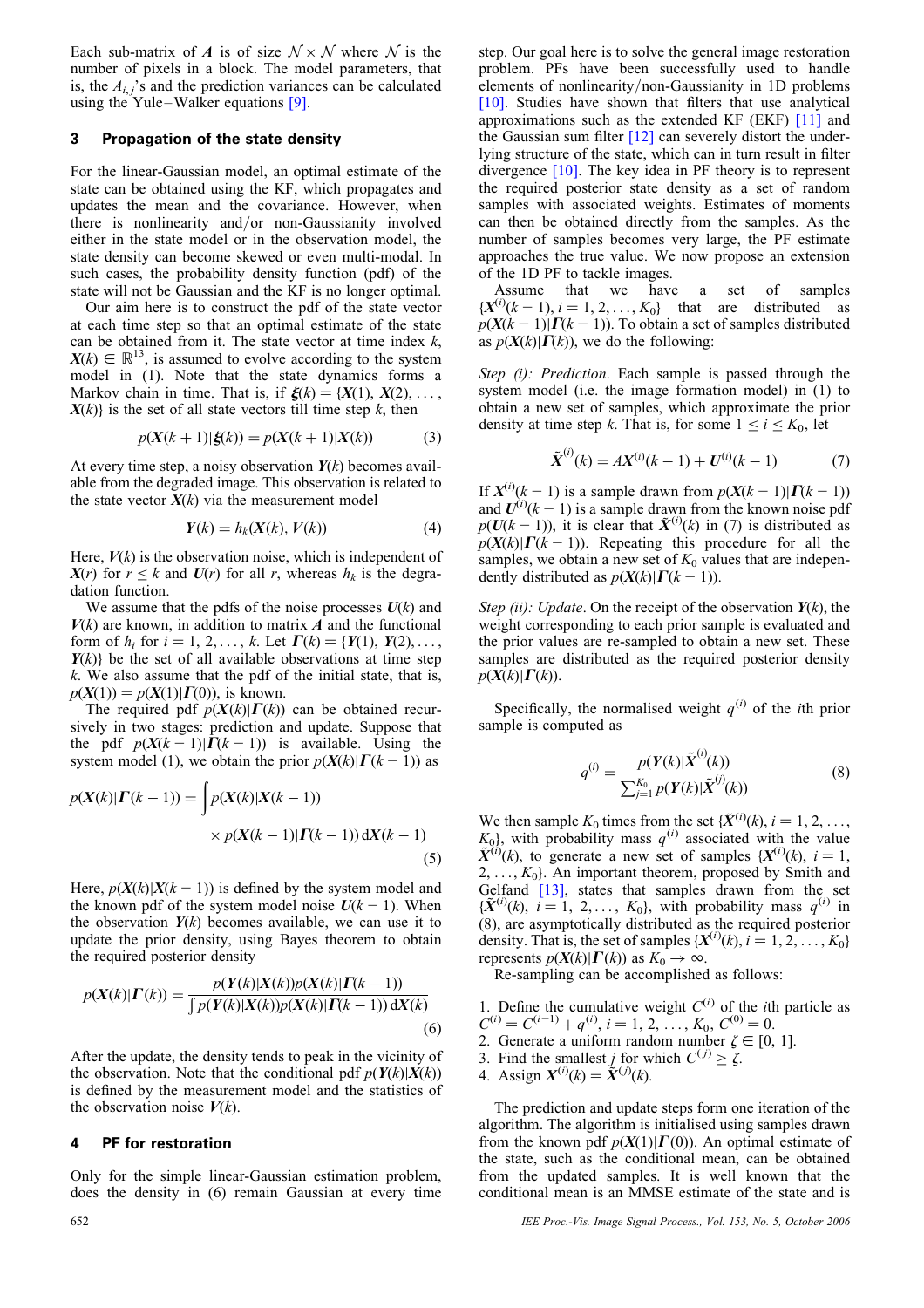generally a nonlinear function of the observation. When the state is well within the image, only block 6 (which is predicted using a full-plane ROS) is saved as the final estimate of the original image at each time step. That is, if  $(m, n)$  is a pixel location well within the image field, then  $\hat{x}(m, n) = (1/K_0) \sum_{j=1}^{K_0} X_0^{(j)}(k)$ , where  $\hat{x}(m, n)$  is the PF estimate of the pixel  $(m, n)$ . At time step  $k$ , pixel 6 occupies the spatial position  $(m, n)$ .

For  $k = 0$ , blocks 1, 5 and 10 lie outside the observed image. We initialise these three blocks by sampling from a Gaussian pdf, with mean and variance equal to the mean and variance of the degraded image itself. The other ten blocks lie inside the image and are initialised by sampling  $K_0$  times from a Gaussian whose mean is equal to the observation at the corresponding location, and variance equal to the observation noise variance. The 13  $K_0$ samples obtained in this manner are fed into the image formation model (1). The state keeps moving to the right and only the full-plane estimate of block 6 is saved at each time step. When the state reaches the right side boundary of the image, non-full-plane estimates of blocks 7, 8 and 9 are saved at the corresponding spatial locations. For the first strip located at the top boundary of the image, block 2 (i.e.  $X_2(k)$ ) is saved as the final estimate. Similarly, for the bottom boundary,  $X_{11}(k)$  is saved as the final estimate.

#### 4.1 Some examples

Without loss of generality and to fix ideas, let us assume from now on that each block consists of just one pixel, that is,  $\mathcal{N} = 1$ . This gives rise to a 13-dimensional state vector and a matrix A of size  $13 \times 13$ . This will allow us to handle space-variant blurs with blur kernels of  $3 \times 3$ size. Similarly,  $\mathcal{N} = 2 \times 2 = 4$  would allow us to handle a maximum blur kernel of  $5 \times 5$  size.

Case A: Linear-Gaussian model: For the case in which the degradation is linear and the noise is additive white-Gaussian, the observation equation becomes

$$
Y(k) = H(k)X(k) + V(k)
$$
\n(9)

In the case of a  $3\times 3$  non-causal blur, any given pixel is affected only by itself and the eight pixels surrounding it. Also, we note from the state vector diagram of Fig. 1 that all pixels surrounding blocks 6 and 7 are also a part of the state vector at any instant of time. Let  $Y_6(k)$  and  $Y_7(k)$  be the observed pixel values at the spatial locations corresponding to pixels 6 and 7, respectively, at some time index  $k$ . We can then write the observation equation as

$$
\begin{pmatrix} Y_6(k) \\ Y_7(k) \end{pmatrix} = H(k) \begin{pmatrix} X_1(k) \\ X_2(k) \\ \vdots \\ X_{13}(k) \end{pmatrix} + \begin{pmatrix} V_6(k) \\ V_7(k) \end{pmatrix} \tag{10}
$$

where  $H(k)$  is a 2  $\times$  13 blur matrix whose entries will change with  $k$  if the blur is space-variant.

Let  $\{\tilde{X}^{(i)}(k), i = 1, 2, \ldots, \tilde{K}_0\}$  be the set of vector samples that are distributed as the prior pdf. These samples are obtained by prediction using (1). We need to update these samples using appropriate weights. Upon receipt of the observation vector  $Y(k)$  at time step k, the normalised weight of each particle is calculated using (8). The

IEE Proc.-Vis. Image Signal Process., Vol. 153, No. 5, October 2006 653

expression for the normalised weight then becomes

$$
q^{(i)} = \frac{\exp[-\|Y(k) - H(k)\tilde{X}^{(i)}(k)\|^2/2\sigma_v^2]}{\sum_{j=1}^{K_0} \exp[-\|Y(k) - H(k)\tilde{X}^{(j)}(k)\|^2/2\sigma_v^2]}
$$
(11)

where  $\sigma_v^2$  is the variance of the observation noise.

Case B: Nonlinear model: An example of a nonlinear image-recording medium is the photographic film wherein a point-wise nonlinear relationship exists between the scene and the silver density on the film and is of the form

$$
r_{d}(m, n) = \alpha \log_{10} \{ h(s_e(m, n)) \} + \beta + v_d(m, n) \tag{12}
$$

The subscripts d and e denote the density and the exposure domain, respectively. The term  $r_d(m, n)$  is the corrupted image intensity in the density domain,  $s_e(m, n)$  is the original scene,  $v_d(m, n)$  is the additive white-Gaussian noise in the density domain with variance  $\sigma_d^2$ , h is the blur function and  $\alpha$ ,  $\beta$  are film-dependent parameters. For a linear space-invariant blur, the blur function is a convolution. To obtain the following equation, (12) can be rearranged

$$
r_{e}(m, n) = v_{e}(m, n) \{h(s_{e}(m, n))\}
$$
 (13)

where  $v_e(m, n) = 10^{v_d(m,n)/\alpha}$  and  $r_e(m, n)$  is the observed image in the exposure domain. As can be seen from (13), because of sensor nonlinearity, the noise component in the density domain manifests itself as a multiplicative non-Gaussian noise in the exposure domain.

When the blur is linear and space-invariant, the observation equation in the density domain can be written as

$$
\begin{pmatrix} Y_{d6} \\ Y_{d7} \end{pmatrix} = \alpha \log_{10} \{ \mathbf{H} \mathbf{X}(k) \} + \begin{pmatrix} V_{d6} \\ V_{d7} \end{pmatrix} + \beta \tag{14}
$$

Here,  $V_{\rm d6}$  and  $V_{\rm d7}$  are independent realisations of Gaussian noise in the density domain. We can obtain  $Y_{d6}$  and  $Y_{d7}$  from (12). The PF for handling the nonlinearity involved here differs from the one in Case A in the expression for the re-sampling weight. The weight of the *i*th particle  $\tilde{X}^{(i)}(k)$ is found as

$$
q^{(i)} = \frac{\exp[-\|Y_{d}(k) - \alpha \log_{10}\{\boldsymbol{H}\tilde{\boldsymbol{X}}^{(i)}(k)\} - \beta\|^2 / 2\sigma_d^2]}{\sum_{j=1}^{K_0} \exp[-\|Y_{d}(k) - \alpha \log_{10}\{\tilde{\boldsymbol{H}}\boldsymbol{X}^{(j)}(k)\} - \beta\|^2 / 2\sigma_d^2]}
$$
(15)

where  $Y_d(k)$  is the observation vector in the density domain. The set of samples  $\{\tilde{X}^{(i)}(k), i = 1, 2, ..., K_0\}$  are updated using the respective weights  $q^{(i)}$ .

We see that the proposed method is quite general and is amenable to handle any nonlinearity or non-Gaussianity. Only the expression for the re-sampling weight changes, depending on the degradation model and the noise statistics. The PF arrives at the conditional mean as the optimal estimate without involving any computationally complex equations, unlike the KF. In spite of its generality, it is a considerably simpler algorithm to implement than the KF.

#### 5 Experimental results

The quality of restoration is typically quantified in terms of the improvement in signal-to-noise ratio (ISNR), which is defined as ISNR, which is spin-to-holder and (BPO, j) –  $y(t, j) = \frac{y(t, j)}{2}$ <br>defined as ISNR = 10 log<sub>10</sub>[ $\sum_{i,j} (x(i, j) - y(i, j))^2/2$ ]  $i_{i,j}(x(i, j) - \hat{x}(i, j))^{2}$  dB. Here  $x(\cdot, \cdot)$  is the original image,  $y(\cdot, \cdot)$  is the degraded image and  $\hat{x}(\cdot, \cdot)$ , the restored image. Even though the ISNR is a widely used parameter, perceptual improvement in quality is also important to evaluate the performance of any restoration scheme.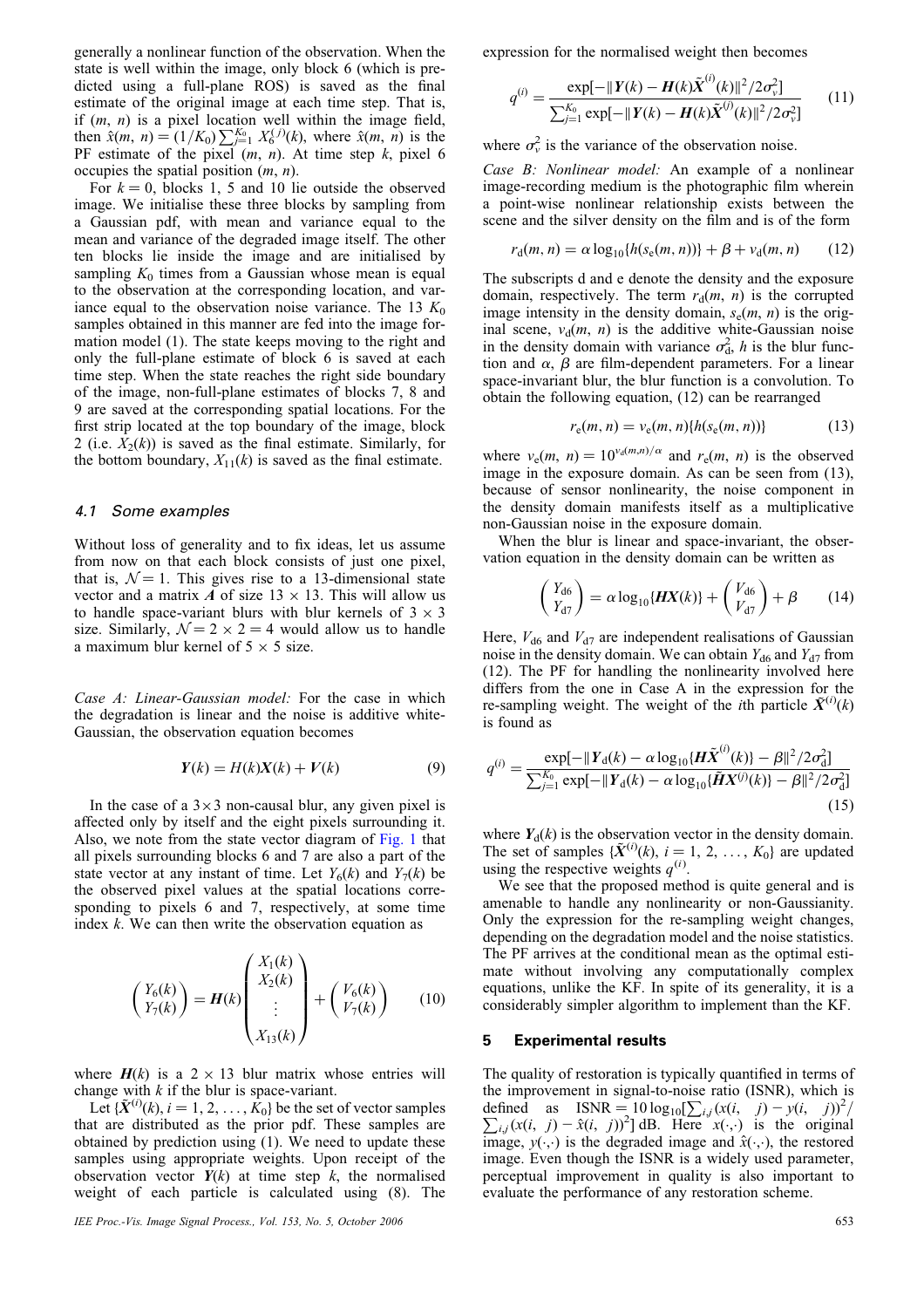

Fig. 3 Restoration on the 'Calf' image

a Original image

b Degraded image

 $c$  PF output, 8000 samples

Case A: Linear degradation: Here, we consider the case when the degradation is linear and the noise is additive Gaussian. We first present restoration results on a  $200 \times 200$  'Calf' texture image (Fig. 3). The original image is modelled as an AR image and the parameters of the model are calculated using the Yule –Walker equations [9]. Space-variant, Gaussian blur with spatial distribution of the spread parameter  $\sigma$ , as shown in Fig. 4, is used to blur the original image, and Gaussian noise with variance 30 was then added to the blurred image. Fig. 3a shows the original 'Calf' image and Fig. 3b shows the degraded (blurred and noisy) image. The restoration obtained by using the PF with  $K_0 = 8000$ 



Fig. 4 Spatial variation of the blur parameter  $\sigma$  for the 'Calf' image

samples is shown in Fig.  $3c$ . As can be seen, the quality of restoration is very good if we use sufficiently large number of samples. The restored image is very close to the original image in appearance. The ISNR was 3.2 dB. Note that the proposed recursive technique has been able to remove the non-causal space-variant blur quite well. Equally good results were obtained for several other texture images taken from the Brodatz album.

The proposed method was also tested on real images. Unlike texture images, the real images do not fit into an AR model very well and the restoration obtained when the algorithm was applied without any modification was not satisfactory. As is to be expected, the restored images were characterised by artefacts in regions with sharp edges. To overcome this problem, the following procedure was adopted. If the local variance of the image pixels corresponding to the current state vector exceeds the AR model variance by more than a certain pre-defined factor (chosen here as 5), then the local variance is used for the driving noise instead of the AR model variance in the prediction phase of the algorithm. This is done for all the ten concurrent block predictors. After this adjustment was made, good results were obtained even with real images. As an example, we present restoration result obtained on a  $128 \times 128$ 'Tank' image degraded by space-invariant Gaussian blur with blur parameter 0.7. The blurred image was corrupted with additive Gaussian noise of variance 10. Fig. 5a shows the original 'Tank' image and Fig.  $5b$  shows its degraded version. As discussed previously, we increased the variance of the AR model noise as well as the number of samples. This non-stationary image model allows us to densely sample from a wide range of grey levels that in turn makes it possible to handle edges. The PF filter output obtained by using  $K_0 = 9000$  samples is shown in



Fig. 5 Restoration on the 'Tank' image

a Original image

 $b$  Degraded image

c PF output, 9000 samples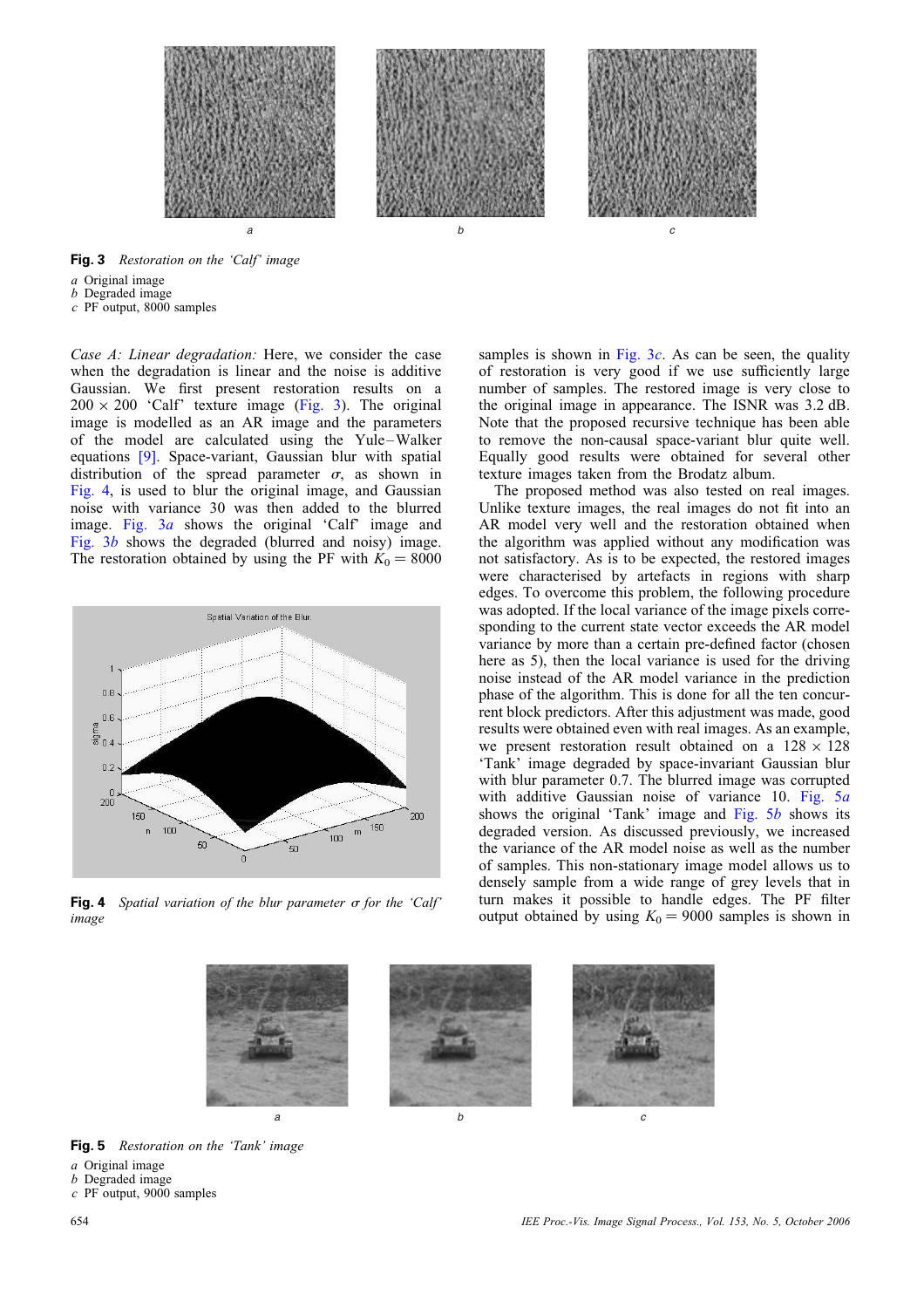

Fig. 6 Comparison of MWF and PF for the 'Water' image

- a Original image
- b Degraded image
- c MWF output
- d PF output, 10 000 samples



Fig. 7 Comparison of MWF and PF for the 'Bench' image

- a Original image
- b Degraded image
- $c$  MWF output
- d PF output, 9000 samples



Fig. 8 Restoration on the 'Airport' image

- a Original image
- b Degraded image
- $c$  PF output, 10 000 samples

Fig. 5c. The recovered image is free of artefacts and preserves the details present in the original image. The ISNR value was found to be 0.8 dB.

The algorithm needs a large number of samples to arrive at an acceptable output because the dimensionality of the state space is 13, which is quite high. For most PF-based methods, it is well known [10] that the number of required samples increases rapidly with the dimension of the state vector.

Case B: Nonlinear/non-Gaussian degradation: In Section 4.1, we discussed the photographic film and showed that because of the logarithmic (nonlinear) film characteristic, the noise becomes multiplicative and non-Gaussian in the exposure domain. We now demonstrate the performance of the PF in handling film-grain noise. We also compare the PF output with that obtained by using the modified Wiener filter (MWF). The MWF was proposed by Pavlović and Tekalp [14] to restore images corrupted by film-grain noise. The MWF is a linear optimal filter that is designed to handle film-grain noise and blur. However, it cannot be applied to space-variant situations.

We first consider a  $128 \times 128$  'Water' texture image shown in Fig. 6*a*. The image is degraded by a spaceinvariant Gaussian blur of spread 0.7 and additive noise with variance  $0.06$  in the density domain (Fig.  $6b$ ). We assume the film-dependent parameters  $\alpha$  and  $\beta$  to be equal to 5 and  $-5$ , respectively. We use the MWF as well as the PF to restore the degraded image. Comparing Fig. 6c (the MWF output) and 6d (the PF output, 10 000 samples), we observe that the PF clearly outperforms the MWF. The MWF output is somewhat blurred. In contrast, the PF output is sharp and the details are better discernible in Fig. 6d. The ISNR values for the MWF and the PF were 0.197 and 0.99 dB, respectively.

Next, we consider the  $95 \times 128$  'Bench' image shown in Fig.  $7a$ . The image is degraded by a space-invariant Gaussian blur of spread 0.7. The variance of the Gaussian noise in the density domain was 0.01. The degraded image is shown in Fig. 7b. The MWF output is shown in Fig. 7c (ISNR for the MWF =  $0.109$  dB) and the PF output is shown in Fig. 7d (ISNR for the PF = 0.61 dB). The PF output is better than the MWF output in terms of perceptual quality also. For example, the vertical columns on the bench and the horizontal frame of the bench are less blurred and less noisy in the output image of the PF.

It must be noted that the MWF is optimal only among the class of linear filters. The estimates of linear predictors are optimal in the MMSE sense only when the observation and the original state are jointly Gaussian. As this condition is not satisfied for the photographic film, the MWF (being a linear estimator) cannot produce optimum results. The PF however yields optimal estimates (provided the number of